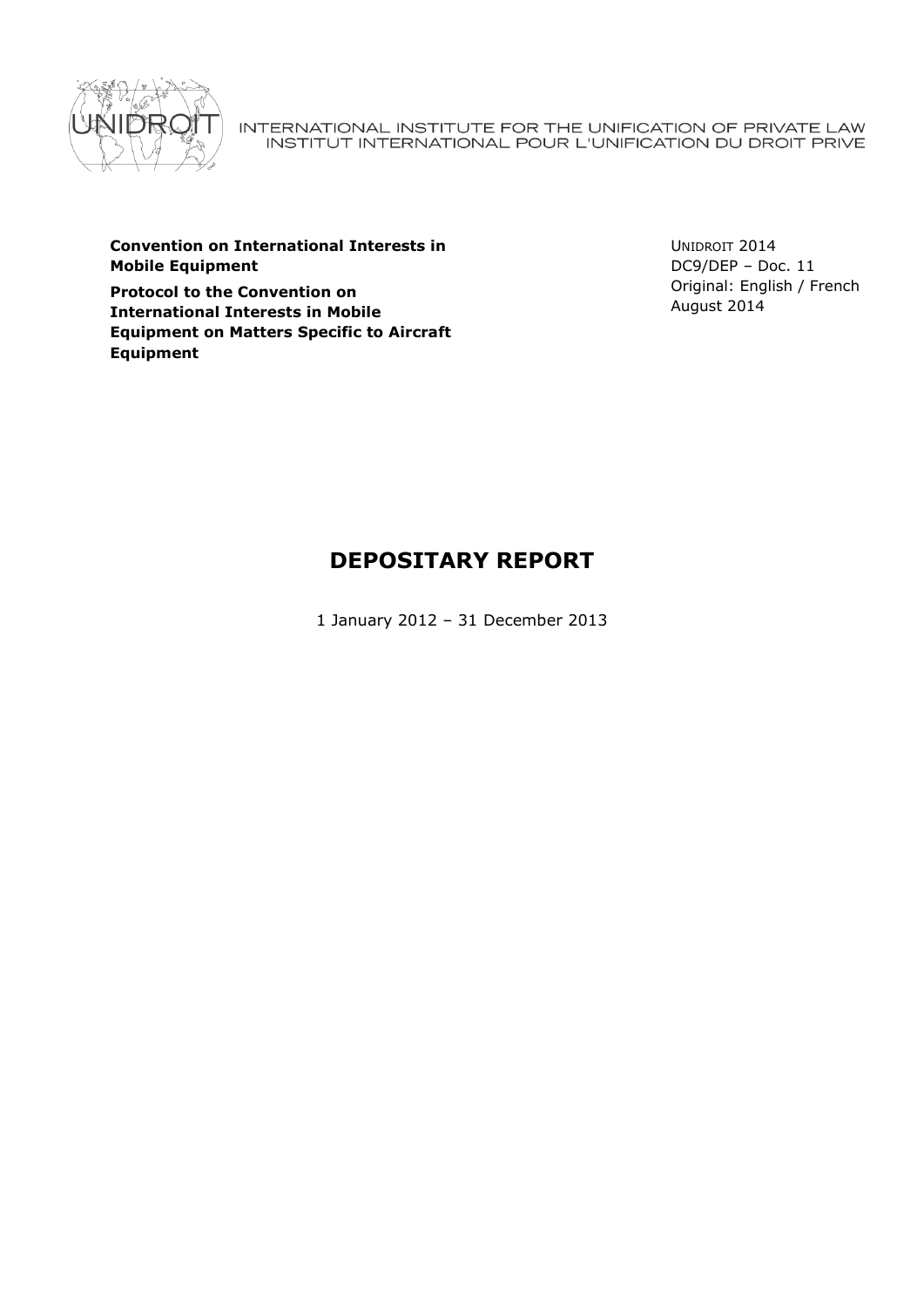# **Introduction**

The Convention on International Interests in Mobile Equipment (the Convention) and the Protocol to the Convention on International Interests in Mobile Equipment on Matters Specific to Aircraft Equipment (the Aircraft Protocol) were both opened for signature on 16 November 2001 at the conclusion of a Diplomatic Conference held under the joint auspices of the International Institute for the Unification of Private Law (UNIDROIT) and the International Civil Aviation Organization (ICAO). Both the Convention as applied to aircraft objects, and the Aircraft Protocol, entered into force on 1 March 2006.

In asset-based financing, a creditor's ability to have prompt recourse to the underlying assets in the event of a default is a principal factor in determining how the transaction's risks, and overall costs, are calculated. Where national legal rules for the recognition and enforcement of security interests present impediments to such prompt recourse, or are materially different from rules in other jurisdictions, the risks (or perceived risks) for the creditor can increase, particularly if, as in the case of aircraft objects, the asset will be moving through different jurisdictions and possibly become subject to such national legal rules at the time of default. The costs of finance tend to be higher as a result of the increased risks. The Convention addresses this issue by establishing an international legal framework for the creation, recognition, registration and enforcement of "international interests" in high-value mobile equipment.**<sup>1</sup>** The Aircraft Protocol provides for the application of the Convention in relation to aircraft objects (airframes, aircraft engines and helicopters), and modifies the operation of the Convention to the particular requirements of transactions involving those objects.

# **Basis of the report**

This report has been prepared by UNIDROIT, in its capacity as Depositary of the Convention and Aircraft Protocol, pursuant to Article 61(1) of the Convention**<sup>2</sup>** and Article XXXVI(1) of the Aircraft Protocol.**<sup>3</sup>**

## **The Reporting Period**

 $\overline{a}$ 

This report covers both the Convention and Aircraft Protocol for the period 1 January 2012 to 31 December 2013 (the Reporting Period). For the previous reports, see the UNIDROIT website at the following page:<http://www.unidroit.org/depositary-2001capetown>

**<sup>1</sup>** Three categories of high-value are specified in Article 2(3) of the Convention: (a) airframes, aircraft engines and helicopters; (b) railway rolling stock; and (iii) space assets. Article 51 of the Convention provides that the Depositary may create working groups to assess the feasibility of extending the application of the Convention, through one or more Protocols, to objects of any other category of high-value mobile equipment.

**<sup>2</sup>** Article 61(1) of the Convention provides: "The Depositary shall prepare reports yearly or at such other times as the circumstances may require for the States Parties as to the manner in which the international regimen established in this Convention has operated in practice. In preparing such reports, the Depositary shall take into account the reports of the Supervisory Authority concerning the functioning of the international registration system."

**<sup>3</sup>** Article XXXVI(1) of the Aircraft Protocol provides: "The Depositary, in consultation with the Supervisory Authority, shall prepare reports yearly, or at such other times as the circumstances may require, for the States Parties as to the manner in which the international regimen established in this Convention as amended by this Protocol has operated in practice. In preparing such reports, the Depositary shall take into account the reports of the Supervisory Authority concerning the functioning of the international registration system."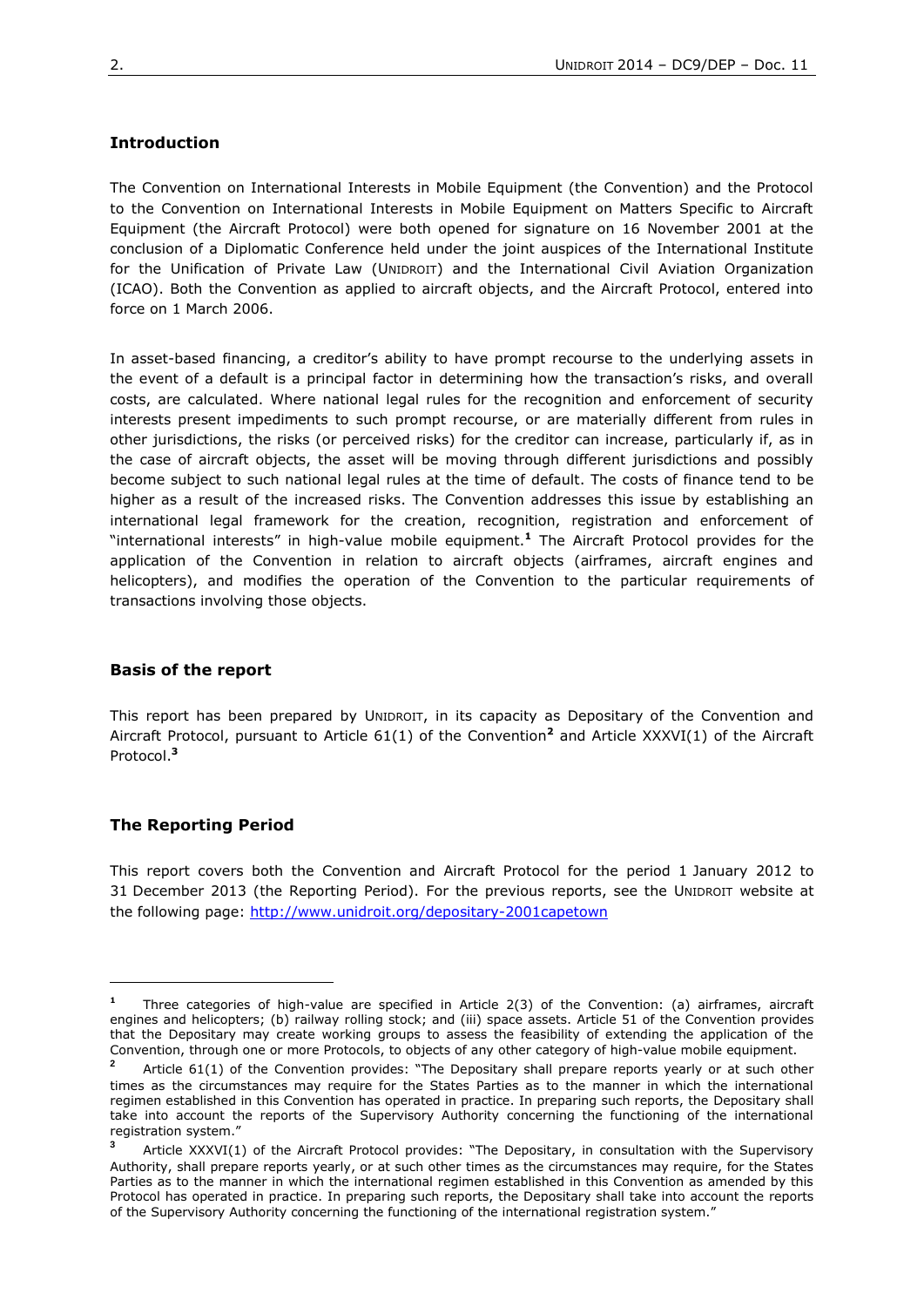## **Depositary Activity during the Reporting Period**

At the commencement of the Reporting Period, the Convention had 49 Contracting States (plus one Regional Economic Integration Organisation), and the Aircraft Protocol had 43 Contracting States (plus one Regional Economic Integration Organisation). Although Article XXVI(5) of the Aircraft Protocol provides that a State may not become a Party to the Protocol unless it is or becomes also a Party to the Convention, a State is able to become a Party to the Convention without also being a Party to the Protocol. However, the Convention is a framework Convention and its provisions, to the extent that they relate to objects, cannot operate independently of a Protocol, and accordingly a Contracting State to the Convention that is not also a Party to the Protocol will benefit from only the few provisions of the Convention that are not object-related (for example, Article 47 dealing with signature and ratification, Article 62 dealing with Depositary and its functions).

Nine (9) States became Contracting States to the Convention during the Reporting Period, bringing the total number of Contracting States as at the end of the Reporting Period to fifty-eight (58). Nine (9) States became Contracting States to the Aircraft Protocol during the Reporting Period, bringing the total number of Contracting States as at the end of the Reporting Period to fifty-two (52).

Appendix 1 shows the status of the Convention and Aircraft Protocol *as at the end of the Reporting Period*, including details of all signatures, ratifications, accessions, declarations, and dates of entry into force.

The UNIDROIT Deputy Secretary General, Prof. Anna Veneziano, participated in the first two conferences organised by the **Cape Town Convention Academic Project** in Oxford on 5-6 September 2012 and on 10-11 September 2013. The next conference will be held in Oxford on 9- 10 September 2014. The project is a joint undertaking between the University of Oxford Faculty of Law and the University of Washington School of Law. The aim of the Cape Town Academic Project is to facilitate the academic study and assessment of the Cape Town Convention and its Protocols with a view towards enhancing the understanding and effective implementation of the treaty and advancing its aims. The Aviation Working Group is the founding sponsor for the project. The activities proposed for the project include electronic access to a digitalised and searchable database of comprehensive documents and materials, a journal, conferences, teaching materials, and law and economic assessment, as they relate to the Cape Town Convention (including all protocols). Two elements (the database, and the journal) are being undertaken under the joint auspices of UNIDROIT and the Project.

# **Operation of the Convention and Aircraft Protocol in practice during the Reporting Period**

In January 2014 the Depositary advised Contracting States to the Convention and the Aircraft Protocol that it would be grateful to receive from them information and comments as to the manner in which the international regime established by the Convention and Aircraft Protocol had operated in practice. The Government of the Republic of Indonesia and the Government of the Republic of Singapore provided information, which are set out in Appendix 2.

The Depositary is not aware of any national court or tribunal decisions during the Reporting Period involving the application of the Convention or the Aircraft Protocol.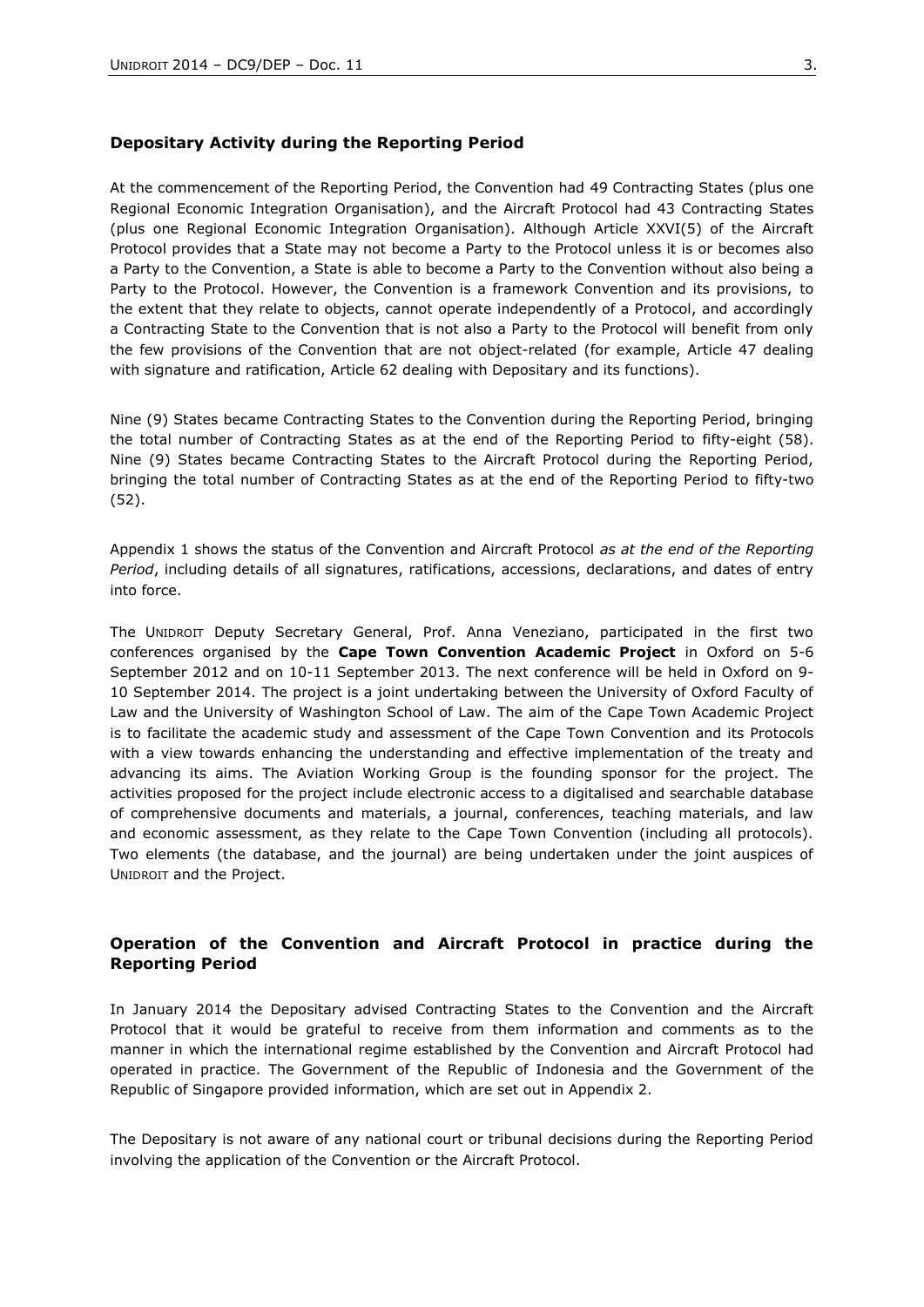# **Review Conferences**

Article 61(2) of the Convention and Article XXXVI(2) of the Aircraft Protocol provide for the convening of Review Conferences at the request of not less than twenty-five percent of the States Parties. During the Reporting Period the Depositary received no requests for the convening of a Review Conference pursuant to Article 61(2) of the Convention and Article XXXVI(2) of the Aircraft Protocol.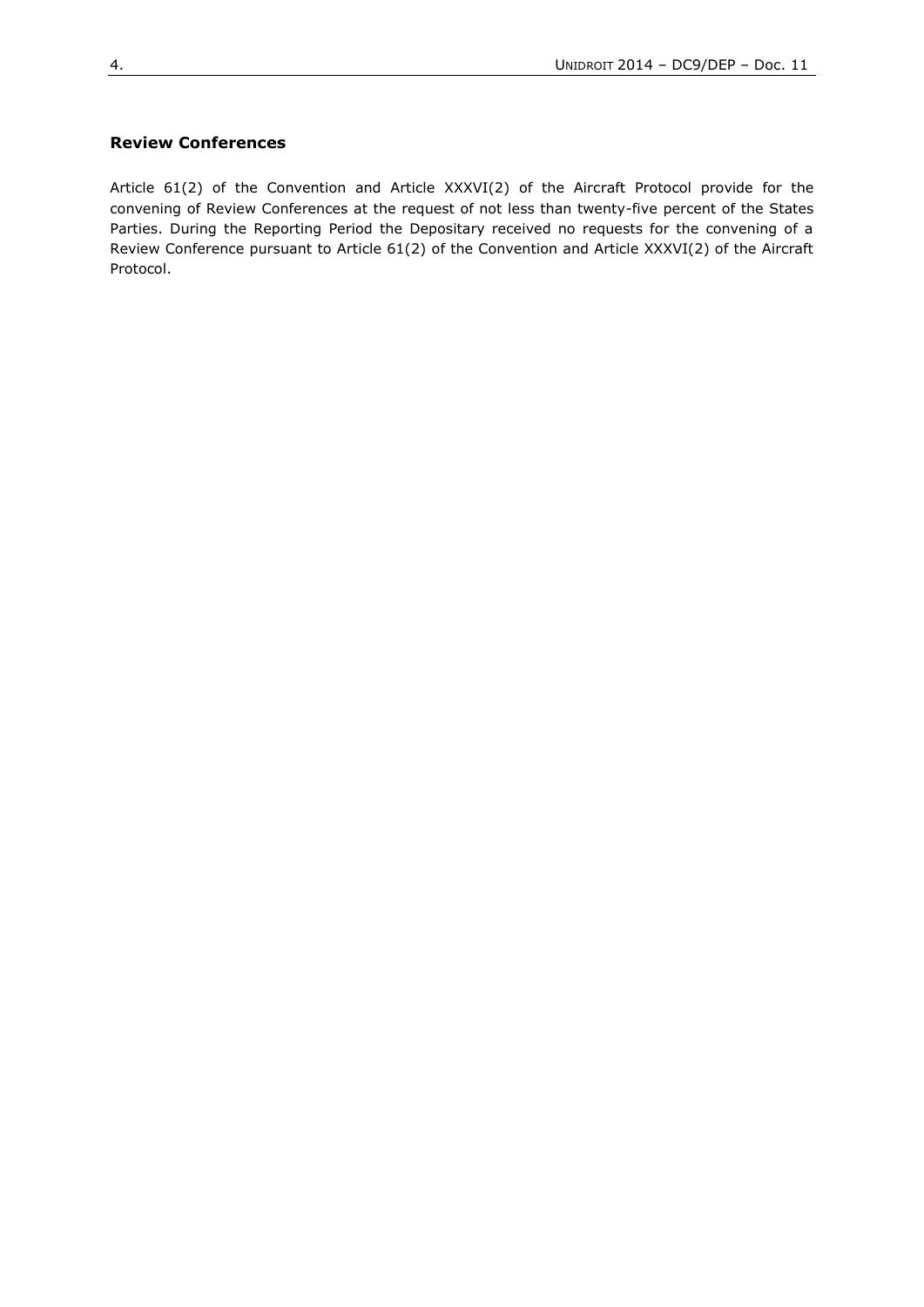# **APPENDIX 1**

## **CONVENTION ON INTERNATIONAL INTERESTS IN MOBILE EQUIPMENT** *CONVENTION RELATIVE AUX GARANTIES INTERNATIONALES PORTANT SUR DES MATERIELS D'EQUIPEMENT MOBILES*

| <b>Adoption:</b>                                       |  | Place: Cape Town / Lieu: Le Cap<br>Date: 16.11.2001 |                                                                                                             |                                                          |                                                       |  |
|--------------------------------------------------------|--|-----------------------------------------------------|-------------------------------------------------------------------------------------------------------------|----------------------------------------------------------|-------------------------------------------------------|--|
| Entry into force / Entrée en vigueur:                  |  | Date: 01.03.2006 (ex Art. 49(1))                    |                                                                                                             |                                                          |                                                       |  |
| STATE / ETAT                                           |  | <b>SIGNATURE</b>                                    | <b>RATIFICATION (RT)</b><br>ACCEPT. (AC)<br>APPROVAL / APPROBATION (AP)<br><b>ACCESSION / ADHESION (AS)</b> | <b>DECLARATIONS</b>                                      | <b>ENTRY INTO FORCE</b> /<br><b>ENTREE EN VIGUEUR</b> |  |
| Afghanistan                                            |  |                                                     | 25.07.2006 (AS)                                                                                             | $39(1)(a)-(b)$ , 40, 52, 53,<br>54(2)                    | 01.11.2006                                            |  |
| Albania / Albanie                                      |  |                                                     | $30.10.2007$ (AS)                                                                                           | $39(1)(a)-(b)$ , 54(2)                                   | 01.02.2008                                            |  |
| Angola                                                 |  |                                                     | 30.04.2006 (AS)                                                                                             | $39(1)(a)$ , 40, 54(2)                                   | 01.08.2006                                            |  |
| Bahrain / Bahreïn                                      |  |                                                     | 27.11.2012(AS)                                                                                              | $39(1)(a)-(b)$ , 40, 54(2)                               | 01.03.2013                                            |  |
| Bangladesh                                             |  |                                                     | $15.12.2008$ (AS)                                                                                           | $39(1)(a)-(b)$ , 40, 52, 53,<br>54(2)                    | 01.04.2009                                            |  |
| Belarus / Bélarus                                      |  |                                                     | 28.06.2011 (AS)                                                                                             | 54(2)                                                    | 01.10.2011                                            |  |
| Brazil / Brésil                                        |  |                                                     | 30.11.2011 (AS)                                                                                             | $39(1)(a)-(b)$ , $39(4)$ , 53,<br>54(2)                  | 01.03.2012                                            |  |
| Burundi                                                |  | 16.11.2001                                          |                                                                                                             |                                                          |                                                       |  |
| Cameroon / Cameroun                                    |  |                                                     | 19.04.2011 (AS)                                                                                             | 39(1)(a), 40, 52, 53, 54(2)                              | 01.08.2011                                            |  |
| Canada                                                 |  | 31.03.2004                                          | $21.12.2012$ (RT)                                                                                           | $39(1)(a)-(b)$ , $39(4)$ , 52 $*$ ,<br>$53 *, 54(2), 60$ |                                                       |  |
| Alberta                                                |  |                                                     |                                                                                                             |                                                          | 01.04.2013                                            |  |
| British Columbia / Colombie-<br><b>Britannique</b>     |  |                                                     |                                                                                                             |                                                          | 01.04.2013                                            |  |
| Manitoba                                               |  |                                                     |                                                                                                             |                                                          | 01.04.2013                                            |  |
| Newfoundland and Labrador /<br>Terre-Neuve-et-Labrador |  |                                                     |                                                                                                             |                                                          | 01.04.2013                                            |  |
| Northwest Territories /<br>Territoires du Nord-Ouest   |  |                                                     |                                                                                                             |                                                          | 01.04.2013                                            |  |
| Nova Scotia / Nouvelle-<br>Écosse                      |  |                                                     |                                                                                                             |                                                          | 01.04.2013                                            |  |
| Nunavut                                                |  |                                                     |                                                                                                             |                                                          | 01.04.2013                                            |  |
| Ontario                                                |  |                                                     |                                                                                                             |                                                          | 01.04.2013                                            |  |
| Prince Edward Island / Ile-du-<br>Prince-Edouard       |  |                                                     |                                                                                                             |                                                          | 01.10.2014                                            |  |
| Quebec / Québec                                        |  |                                                     |                                                                                                             |                                                          | 01.04.2013                                            |  |
| Saskatchewan                                           |  |                                                     |                                                                                                             |                                                          | 01.04.2013                                            |  |
| Yukon                                                  |  |                                                     |                                                                                                             |                                                          | 01.10.2014                                            |  |
| Cape Verde / Cap-Vert                                  |  |                                                     | 26.09.2007 (AS)                                                                                             | $39(1)(a)$ , 40, 53, 54(2)                               | 01.01.2008                                            |  |
| Chile / Chili                                          |  | 16.11.2001                                          |                                                                                                             |                                                          |                                                       |  |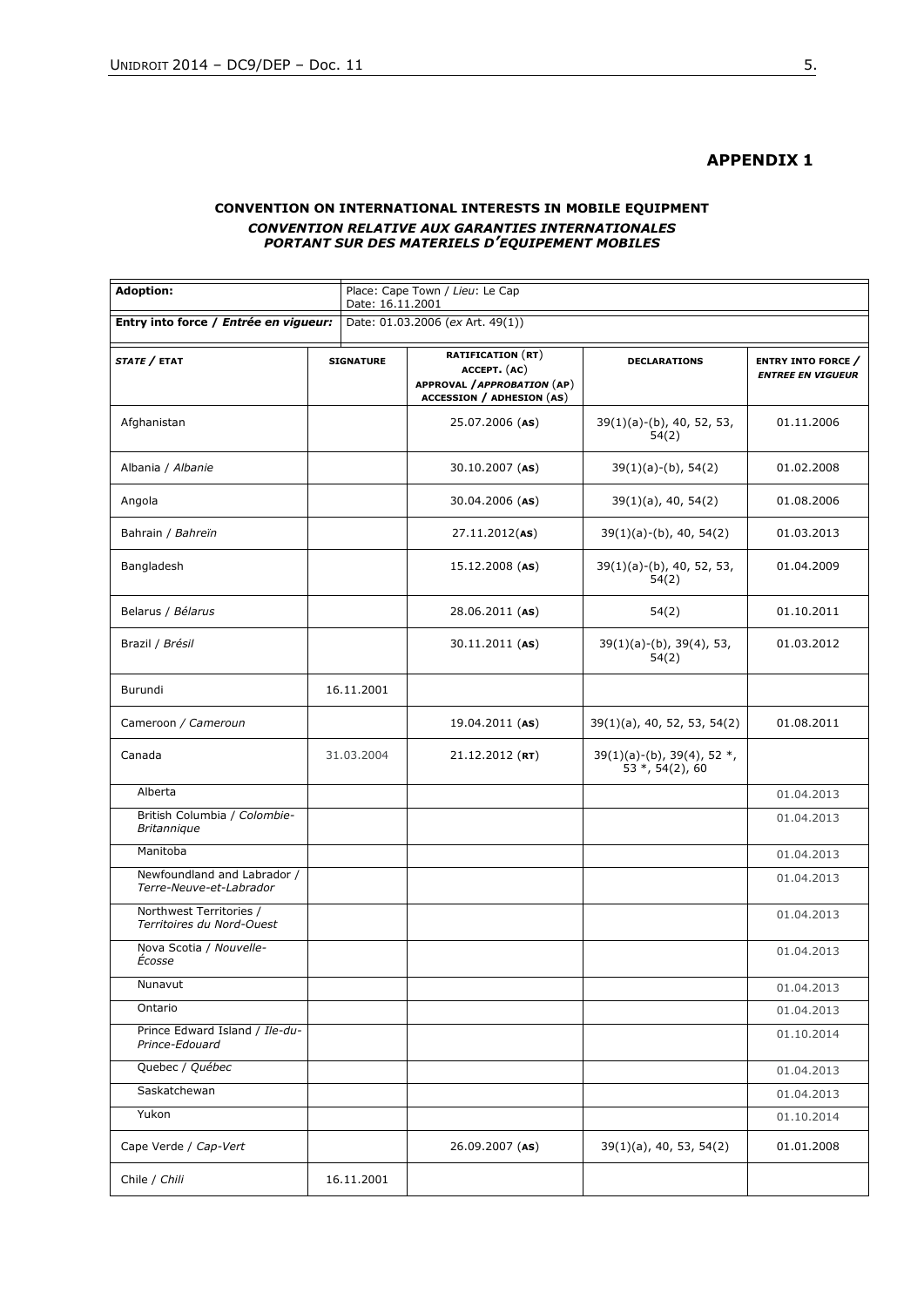| China / Chine              | 16.11.2001               | $03.02.2009$ (RT) | $39(1)(a)-(b)$ , $39(4)$ , 40,<br>50, 53, 54(1), 54(2), 55 | 01.06.2009              |
|----------------------------|--------------------------|-------------------|------------------------------------------------------------|-------------------------|
| Colombia / Colombie        |                          | 19.02.2007 (AS)   | $39(1)(a)$ , 54(2)                                         | 01.06.2007              |
| Congo                      | 16.11.2001               | 25.01.2013 (AC)   | $39(1)(a)-(b)$ , 40, 52, 53,<br>54(2)                      | 01.05.2013              |
| Costa Rica                 |                          | 26.08.2011 (AS)   | 53                                                         | 01.12.2011 <sup>1</sup> |
| Cuba                       | 16.11.2001               | 28.01.2009 (RT)   | 54(2)                                                      | 01.05.2009              |
| Ethiopia / Ethiopie        | 16.11.2001               | $21.11.2003$ (RT) | $39(1)(a)$ , 40, 54(2)                                     | 01.03.2006              |
| Fiji / <i>Fidji</i>        |                          | 05.09.2011 (AS)   | $54(2)$ *                                                  | 01.01.2012              |
| France                     | 16.11.2001               |                   |                                                            |                         |
| Gabon                      |                          | 16.04.2010 (AS)   |                                                            | 01.08.2010 <sup>1</sup> |
| Germany / Allemagne        | 17.09.2002<br>with decl. |                   |                                                            |                         |
| Ghana                      | 16.11.2001               |                   |                                                            |                         |
| India / Inde               |                          | 31.03.2008 (AS)   | 39(1)(a)-(b), 40, 52, 53,<br>54(2)                         | 01.07.2008              |
| Indonesia / Indonésie      |                          | $16.03.2007$ (AS) | 39(1)(a)-(b), 40, 53, 54(2)                                | 01.07.2007              |
| Ireland / Irlande          |                          | 29.07.2005 (AS)   | $39(1)(a)-(b)$ , 54(2)                                     | 01.03.2006              |
| Italy / Italie             | 06.12.2001               |                   |                                                            |                         |
| Jamaica / Jamaïque         | 16.11.2001               |                   |                                                            |                         |
| Jordan / Jordanie          | 16.11.2001               | $31.08.2010$ (RT) | $39(1)(a)$ , 54(2)                                         | 01.12.2010              |
| Kazakhstan                 |                          | 21.01.2009 (AS)   | $39(1)(a)*-(b)*39(4)*$ ,<br>40*, 53*, 54(2)*               | 01.05.2009              |
| Kenya                      | 16.11.2001               | $13.10.2006$ (RT) | $39(1)(a)$ *-(b), 40, 53,<br>54(2)                         | 01.02.2007              |
| Kuwait / Koweït            |                          | $31.10.2013$ (AS) | 54(2)                                                      | 01.02.2014              |
| Latvia / Lettonie          |                          | 08.02.2011 (AS)   | 54(2)                                                      | 01.06.2011              |
| Lesotho                    | 16.11.2001               |                   |                                                            |                         |
| Luxembourg                 |                          | 27.06.2008 (AS)   | 53, 54(2)                                                  | 01.10.2008              |
| Madagascar                 |                          | $10.04.2013$ (AS) | $39(1)(a)-(b)$ , 40, 53, 54(2)                             | 01.08.2013              |
| Malaysia / Malaisie        |                          | $02.11.2005$ (AS) | $39(1)(a)-(b)$ , 40, 53, 54(2)                             | 01.03.2006              |
| Malta / Malte <sup>2</sup> |                          | $01.10.2010$ (AS) | 39(1)(a), 39(4), 40, 53,<br>54(2)                          | 01.02.2011              |
| Mexico / Mexique           |                          | 31.07.2007 (AS)   | $39(1)(a)-(b)$ , 50, 53,<br>54(2), 60                      | 01.11.2007              |
| Mongolia / Mongolie        |                          | 19.10.2006 (AS)   | $39(1)(a)-(b)$ , 53, 54(2)                                 | 01.02.2007              |
| Mozambique                 |                          | 30.01.2012 (AS)   | $39(1)(a)$ , 40, 54(2)                                     | 01.05.2012              |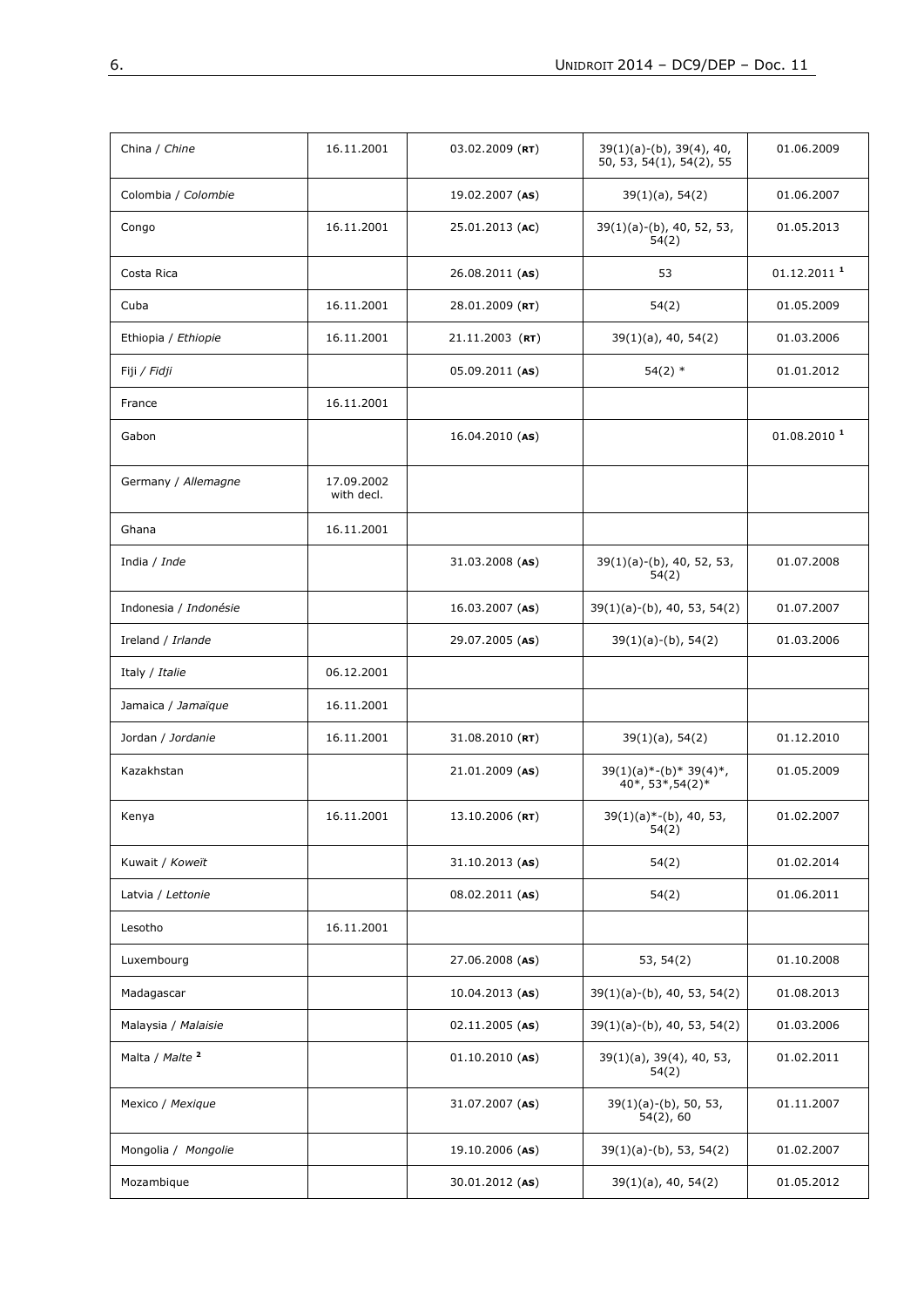| Myanmar                                                             |                             | $03.12.2012$ (AS) | $39(1)(a)$ , 40, 52, 53, 54(2)                        | 01.04.2013                |
|---------------------------------------------------------------------|-----------------------------|-------------------|-------------------------------------------------------|---------------------------|
| Netherlands, Kingdom of the /<br>Pays-Bas, Royaume des <sup>3</sup> |                             | $17.05.2010$ (AS) | $39(1)(a)-(b)$ , 52, 53, 54(2)                        |                           |
| Caribbean part / partie caraïbe                                     |                             |                   |                                                       | 10.10.2010                |
| Aruba                                                               |                             |                   |                                                       | 01.09.2010                |
| Curaçao                                                             |                             |                   |                                                       | 10.10.2010                |
| Sint Maarten                                                        |                             |                   |                                                       | 10.10.2010                |
| New Zealand / Nouvelle-Zélande                                      |                             | 20.07.2010 (AS)   | 39(1)(a), 52, 53, 54(2), 55                           | 01.11.2010                |
| Nigeria / Nigéria                                                   | 16.11.2001                  | $16.12.2003$ (RT) | $39(1)(a)*$ , 40,*, 53*,<br>$54(2)*$                  | 01.03.2006                |
| Norway / Norvège                                                    |                             | 20.12.2010 (AS)   | $39(1)(a)-(b)$ , 40, 54(2), 55                        | 01.04.2011                |
| Oman                                                                |                             | $21.03.2005$ (AS) | $39(1)(a)-(b)$ , 40, 52, 53,<br>54(2)                 | 01.03.2006                |
| Pakistan                                                            |                             | $22.01.2004$ (AS) | $39(1)(a)-(b)$ , $39(4)$ , 40,<br>52, 53, 54(2)       | 01.03.2006                |
| Panama                                                              | 11.09.2002                  | 28.07.2003 (RT)   | $39(1)(a)-(b)$ , $39(4)$ , 50,<br>53, 54(2)           | 01.03.2006                |
| Russian Federation / Fédération<br>Russie<br>de                     |                             | $25.05.2011$ (AS) | $39(1)(a)-(b)$ , 53, 54(2)                            | 01.09.2011                |
| Rwanda                                                              |                             | 28.01.2010 (AS)   | $39(1)(a)$ , 40, 52, 53, 54(2)                        | 01.05.2010                |
| Saudi Arabia / Arabie saoudite                                      | 12.03.2003                  | 27.06.2008 (RT)   | 54(2)                                                 | 01.10.2008                |
| Senegal / Sénégal                                                   | 02.04.2002                  | $09.01.2006$ (RT) | $39(1)(a)-(b)$ , 40, 52, 53,<br>54(2)                 | 01.05.2006                |
| Seychelles                                                          |                             | 13.09.2010 (AS)   |                                                       | $01.01.2011$ <sup>1</sup> |
| Singapore / Singapour                                               |                             | 28.01.2009 (AS)   | $39(1)(a)-(b)$ , $39(4)$ , 53,<br>54(2)               | 01.05.2009                |
| South Africa / Afrigue du sud                                       | 16.11.2001                  | 18.01.2007 (RT)   | $39(1)(a)-(b)$ , 40, 54(2)                            | 01.05.2007                |
| Spain / Espagne                                                     |                             | 28.06.2013 (AS)   | 52, 54(2)                                             | $01.10.2013$ <sup>1</sup> |
| Sudan / Soudan                                                      | 16.11.2001                  |                   |                                                       |                           |
| Switzerland / Suisse                                                | 16.11.2001<br>ad referendum |                   |                                                       |                           |
| Syrian Arab Republic /<br>République<br>arabe syrienne              |                             | $07.08.2007$ (AS) |                                                       | 01.12.2007 <sup>1</sup>   |
| Tajikistan / Tadjikistan                                            |                             | $31.05.2011$ (AS) | 54(2)                                                 | 01.09.2011                |
| Togo                                                                |                             | 27.01.2010 (AS)   | $39(1)(a)*$ , $39(1)(b)*$ , $40,*$ ,<br>$53*, 54(2)*$ | 01.05.2010                |
| Tonga                                                               | 16.11.2001                  |                   |                                                       |                           |
| Turkey / Turquie                                                    | 16.11.2001                  | 23.08.2011 (RT)   | $39(1)(a)-(b)$ , 40, 50, 54(2)                        | 01.12.2011                |
| Ukraine                                                             | 09.03.2004                  | $31.07.2012$ (RT) | 50, 53, 54(2)                                         | 01.11.2012                |
| United Arab Emirates / Émirats<br>arabes unis                       |                             | 29.04.2008 (AS)   | 39(1)(a)-(b), 40, 52, 53,<br>54(2)                    | 01.08.2008                |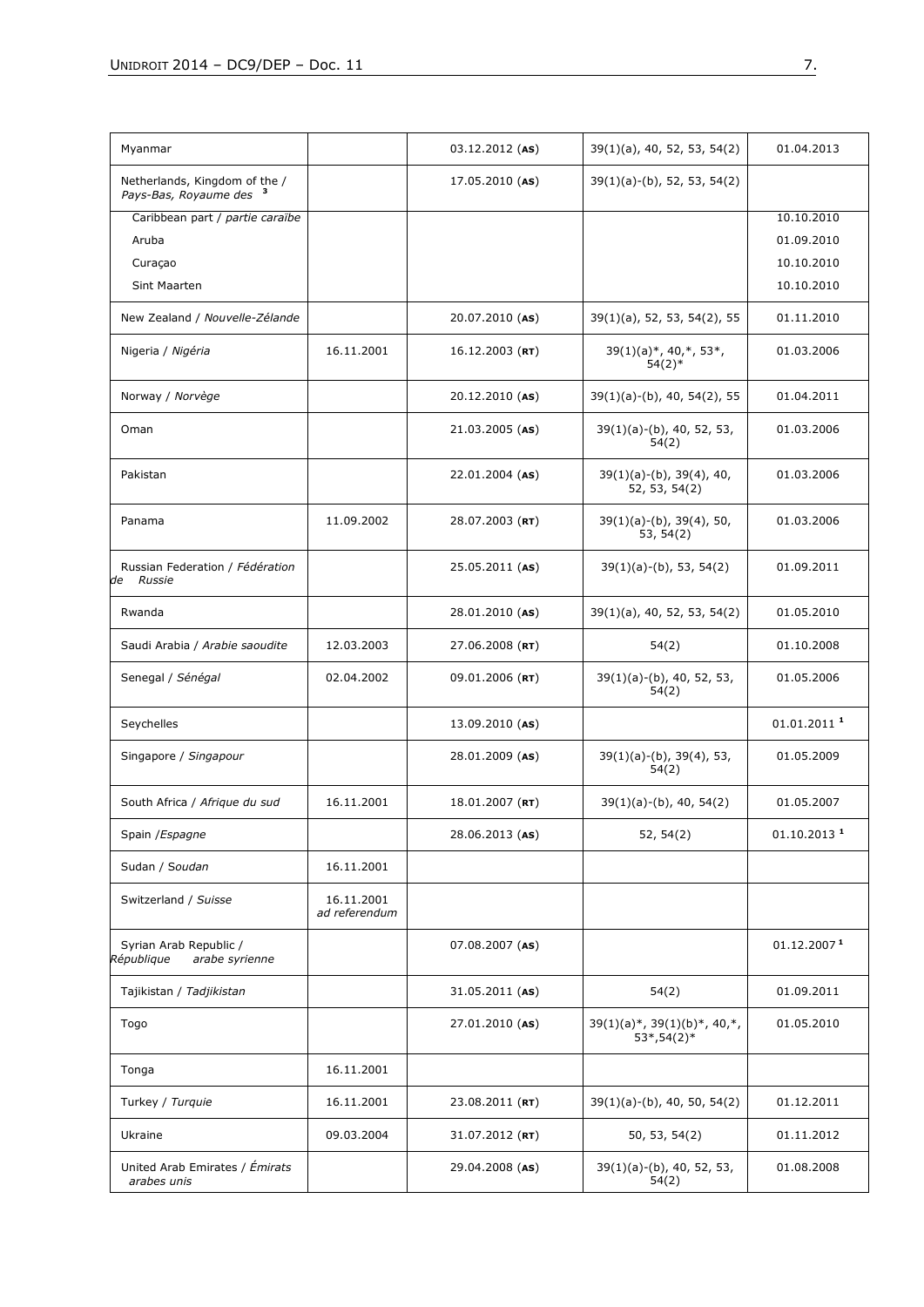| United Kingdom / Royaume-Uni                                                                                                        | 16.11.2001<br>with decl. |                                                                                                             |                        |                                                       |
|-------------------------------------------------------------------------------------------------------------------------------------|--------------------------|-------------------------------------------------------------------------------------------------------------|------------------------|-------------------------------------------------------|
| United Republic of Tanzania /<br>République-Unie de Tanzanie                                                                        | 16.11.2001               | $30.01.2009$ (RT)                                                                                           | 54(2)                  | 01.05.2009                                            |
| United States of America /<br>Etats- Unis d'Amérique                                                                                | 09.05.2003               | $28.10.2004$ (RT)                                                                                           | $39(1)(a)-(b)$ , 54(2) | 01.03.2006                                            |
| Zimbabwe                                                                                                                            |                          | 13.05.2008 (AS)                                                                                             |                        | 01.09.2008 1                                          |
|                                                                                                                                     |                          |                                                                                                             |                        |                                                       |
| <b>REGIONAL ECONOMIC INTEGRATION</b><br><b>ORGANISATIONS</b> /<br><b>ORGANISATIONS D'INTEGRATION</b><br><b>ECONOMIQUE REGIONALE</b> | <b>SIGNATURE</b>         | <b>RATIFICATION (RT)</b><br>ACCEPT. (AC)<br>APPROVAL / APPROBATION (AP)<br><b>ACCESSION / ADHESION (AS)</b> | <b>DECLARATIONS</b>    | <b>ENTRY INTO FORCE</b> /<br><b>ENTREE EN VIGUEUR</b> |
| European Union / Union<br>européenne <sup>4</sup>                                                                                   |                          | $28.04.2009$ (AS)                                                                                           | $48(2)$ , 55           | 01.08.2009                                            |

<sup>1</sup> Subject to / *sous réserve de*: Convention Article 49(1)

<sup>2</sup> This State has provided UNIDROIT with information about its laws and policies in relation to the Convention / *Cet Etat a fourni à UNIDROIT* des informations *concernant la situation au regard de la législation et des politiques applicables aux matières couvertes par la Convention*

See / *voir* <http://www.unidroit.org/status-2001capetown>

<sup>3</sup> The Kingdom of the Netherlands deposited its instrument of accession to the Convention on 20 July 2010 for the Netherlands Antilles (Caraçao, Sint Maarten, Bonaire, Sint Eustatius and Saba) and Aruba (entry into force on 1 September 2010). As from 10 October 2010, following a modification of the internal constitutional relations within the Kingdom of the Netherlands, the reference to the "Netherlands Antilles" is to be replaced by "Curaçao, Sint Maarten and the Caribbean part of the Netherlands (the islands of Bonaire, Saba and Sint Eustatius)" / *Le Royaume des Pays-Bas a déposé son instrument d'adhésion à la Convention le 20 juillet 2010 pour les Antilles néerlandaises et Aruba (entrée en vigueur le 1er septembre 2010). A compter du 10 octobre 2010, suite à une réforme des relations constitutionnelles au sein du Royaume des Pays-Bas, la référence aux "Antilles néerlandaises" doit être remplacée par "Curaçao, Sint Maarten et la partie caraïbe des Pays-Bas (les îles de Bonaire, Saba et Sint Eustatius)"*

<sup>4</sup> Regional Economic Integration Organisation / *Organisation régionale d'intégration économique*: Convention Article 48

\* Affected by withdrawal and/or subsequent declaration. / *Fait l'objet d'un retrait et/ou d'une déclaration subséquente*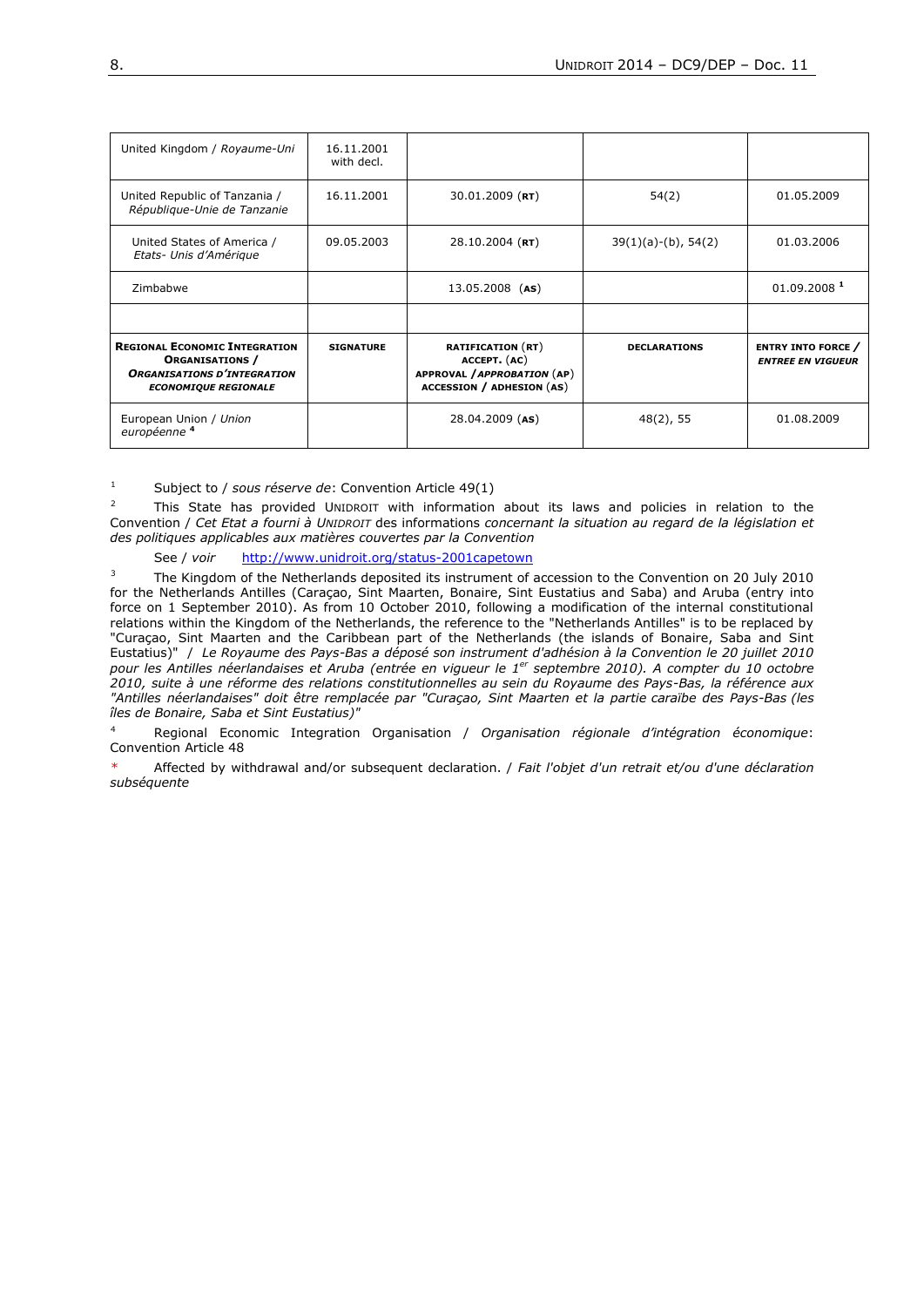#### **PROTOCOL TO THE CONVENTION ON INTERNATIONAL INTERESTS IN MOBILE EQUIPMENT ON MATTERS SPECIFIC TO AIRCRAFT EQUIPMENT** *PROTOCOLE PORTANT SUR LES QUESTIONS SPECIFIQUES AUX MATERIELS D'EQUIPEMENT AERONAUTIQUES A LA CONVENTION RELATIVE AUX GARANTIES INTERNATIONALES PORTANT SUR DES MATERIELS D'EQUIPEMENT MOBILES*

| <b>Adoption:</b>                                       | Place: Cape Town / Lieu: Le Cap<br>Date: 16-11-2001 |                                                                                                             |                            |                                                       |  |
|--------------------------------------------------------|-----------------------------------------------------|-------------------------------------------------------------------------------------------------------------|----------------------------|-------------------------------------------------------|--|
| <b>Entry into force:</b><br>Entrée en vigueur:         |                                                     | Date: 01.03.2006 (ex Art. XXVIII(1))                                                                        |                            |                                                       |  |
| STATE / ETAT                                           | <b>SIGNATURE</b>                                    | <b>RATIFICATION (RT)</b><br>ACCEPT. (AC)<br>APPROVAL / APPROBATION (AP)<br><b>ACCESSION / ADHESION (AS)</b> | <b>DECLARATIONS</b>        | <b>ENTRY INTO FORCE /</b><br><b>ENTREE EN VIGUEUR</b> |  |
| Afghanistan                                            |                                                     | 25.07.2006 (AS)                                                                                             | XXIX, XXX(1), (2), (3)     | 01.11.2006                                            |  |
| Albania / Albanie                                      |                                                     | 30.10.2007 (AS)                                                                                             | XIX, XXX(1)                | 01.02.2008                                            |  |
| Angola                                                 |                                                     | 30.04.2006 (AS)                                                                                             | XXX(1), (2), (3)           | 01.08.2006                                            |  |
| Bangladesh                                             |                                                     | $15.12.2008$ (AS)                                                                                           | XXIX, XXX(1), (2), (3)     | 01.04.2009                                            |  |
| Bahrain / Bahreïn                                      |                                                     | 27.11.2012(AS)                                                                                              |                            | 01.03.2013                                            |  |
| Belarus / Bélarus                                      |                                                     | 27.09.2011 (AS)                                                                                             |                            | 01.01.2012                                            |  |
| Brazil / Brésil                                        |                                                     | 30.11.2011 (AS)                                                                                             | XIX, XXX(1), (2), (3)      | 01.03.2012                                            |  |
| Burundi                                                | 16.11.2001                                          |                                                                                                             |                            |                                                       |  |
| Cameroon / Cameroun                                    |                                                     | 19.04.2011 (AS)                                                                                             |                            | 01.08.2011                                            |  |
| Canada                                                 | 31.03.2004                                          | $21.12.2012$ (RT)                                                                                           | $XXIX *, XXX(1), (2), (3)$ |                                                       |  |
| Alberta                                                |                                                     |                                                                                                             |                            | 01.04.2013                                            |  |
| British Columbia / Colombie-<br><b>Britannique</b>     |                                                     |                                                                                                             |                            | 01.04.2013                                            |  |
| Manitoba                                               |                                                     |                                                                                                             |                            | 01.04.2013                                            |  |
| Newfoundland and Labrador /<br>Terre-Neuve-et-Labrador |                                                     |                                                                                                             |                            | 01.04.2013                                            |  |
| Northwest Territories /<br>Territoires du Nord-Ouest   |                                                     |                                                                                                             |                            | 01.04.2013                                            |  |
| Nova Scotia / Nouvelle-<br>Écosse                      |                                                     |                                                                                                             |                            | 01.04.2013                                            |  |
| Nunavut                                                |                                                     |                                                                                                             |                            | 01.04.2013                                            |  |
| Ontario                                                |                                                     |                                                                                                             |                            | 01.04.2013                                            |  |
| Prince Edward Island / Ile-du-<br>Prince-Edouard       |                                                     |                                                                                                             |                            | 01.10.2014                                            |  |
| Quebec / Québec                                        |                                                     |                                                                                                             |                            | 01.04.2013                                            |  |
| Saskatchewan                                           |                                                     |                                                                                                             |                            | 01.04.2013                                            |  |
| Yukon                                                  |                                                     |                                                                                                             |                            | 01.10.2014                                            |  |
| Cape Verde / Cap-Vert                                  |                                                     | 26.09.2007 (AS)                                                                                             | XXX(1), (2), (3)           | 01.01.2008                                            |  |
| Chile / Chili                                          | 16.11.2001                                          |                                                                                                             |                            |                                                       |  |
| China / Chine                                          | 16.11.2001                                          | $03.02.2009$ (RT)                                                                                           | XIX, XXIX, XXX(1),(2),(3)  | 01.06.2009                                            |  |
| Colombia / Colombie                                    |                                                     | 19.02.2007 (AS)                                                                                             | XXX(1), (2), (3)           | 01.06.2007                                            |  |
| Congo                                                  | 16.11.2001                                          | 13.03.2013 (AC)                                                                                             |                            | 01.05.2013                                            |  |
| Cuba                                                   | 16.11.2001                                          | 28.01.2009 (RT)                                                                                             |                            | 01.05.2009                                            |  |
| Ethiopia / Ethiopie                                    | 16.11.2001                                          | $21.11.2003$ (RT)                                                                                           | XXX(1), (2), (3)           | 01.03.2006                                            |  |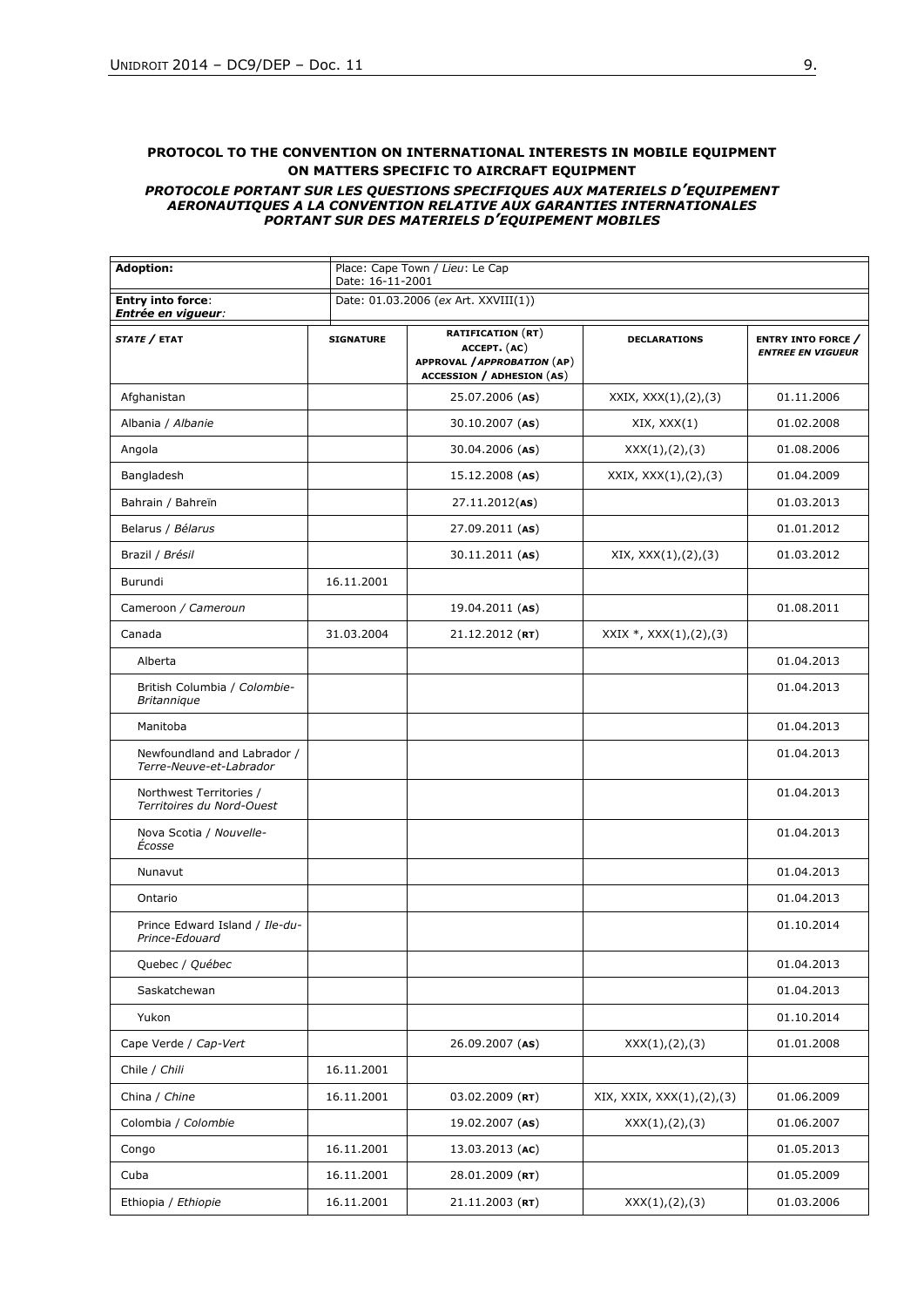| France<br>16.11.2001<br>Germany / Allemagne<br>17.09.2002<br>with decl.<br>16.11.2001<br>Ghana<br>India<br>31.03.2008 (AS)<br>01.07.2008<br>XXX(1), (2), (3)<br>Indonesia / Indonésie<br>$16.03.2007$ (AS)<br>01.07.2007<br>XXX(1), (2), (3)<br>Ireland / Irlande<br>23.08.2005 (AS)<br>XXX(1), (2)<br>01.03.2006<br>Italy / Italie<br>06.12.2001<br>Jamaica / Jamaïque<br>16.11.2001<br>Jordan / Jordanie<br>16.11.2001<br>$31.08.2010$ (RT)<br>XXX(1), (2), (3)<br>01.12.2010<br>Kazakhstan<br>$01.06.2011$ (AS)<br>XXX(1), (2), (3)<br>01.10.2011<br>16.11.2001<br>13.10.2006 (RT)<br>01.02.2007<br>Kenya<br>XXX(1), (2), (3)<br>Kuwait / Koweït<br>01.02.2014<br>$31.10.2013$ (AS)<br>Latvia / Lettonie<br>08.02.2011 (AS)<br>01.06.2011<br>16.11.2001<br>Lesotho<br>01.10.2008<br>Luxembourg<br>27.06.2008 (AS)<br>XXX(1), (2), (3)<br>01.08.2013<br>Madagascar<br>$10.04.2013($ AS)<br>XXX(1), (2), (3)<br>Malaysia / Malaisie<br>$02.11.2005$ (AS)<br>$XXX(1), (2), (3)*$<br>01.03.2006<br>Malta / Malte <sup>1</sup><br>$01.10.2010$ (AS)<br>XXX(1)<br>01.02.2011<br>Mexico / Mexique<br>31.07.2007 (AS)<br>XIX, XXX(1), (3)<br>01.11.2007<br>Mongolia / Mongolie<br>19.10.2006 (AS)<br>01.02.2007<br>XXX(1), (2), (3)<br>Mozambique<br>$18.07.2013$ (AS)<br>01.11.2013<br>XXX(1), (2), (3)<br>$03.12.2012$ (AS)<br>XXIX, XXX(1), (2), (3)<br>01.04.2013<br>Myanmar<br>Netherlands, Kingdom of the /<br>Le Royaume des Pays-Bas <sup>2</sup><br>$17.05.2010$ (AS)<br>XXIX, XXX(1),(2)<br>Caribbean part / partie caraïbe<br>10.10.2010<br>01.09.2010<br>Aruba<br>10.10.2010<br>Curaçao<br><b>Sint Maarten</b><br>10.10.2010<br>New Zealand / Nouvelle-Zélande<br>20.07.2010 (AS)<br>XXIX, XXX(1),(3),(5)<br>01.11.2010<br>Nigeria / Nigéria<br>16.11.2001<br>$16.12.2003$ (RT)<br>$XXX(1)^*, (2)^*, (3)^*$<br>01.03.2006<br>Norway / Norvège<br>20.12.2010 (AS)<br>01.04.2011<br>XXX(1), (3), (5)<br>21.03.2005 (AS)<br>XXIX, XXX(1), (2), (3)<br>01.03.2006<br>Oman<br>22.01.2004 (AS)<br>XXIX, XXX(1), (2), (3)<br>01.03.2006<br>Pakistan<br>11.09.2002<br>28.07.2003 (RT)<br>01.03.2006<br>Panama<br>XXX(1), (2), (3)<br>Russian Federation / Fédération<br>$25.05.2011$ (AS)<br>$XXX(1)^*, (3)$<br>01.09.2011<br><b>Russie</b><br>Rwanda<br>28.01.2010 (AS)<br>XXXIX, XXX(1), (2), (3)<br>01.05.2010<br>Saudi Arabia / Arabie saoudite<br>12.03.2003<br>$27.06.2008$ (RT)<br>01.10.2008<br>Senegal / Sénégal<br>02.04.2002<br>09.01.2006 (RT)<br>XXXIX, XXX(1), (2), (3)<br>01.05.2006<br>Singapore / Singapour<br>01.05.2009<br>28.01.2009 (AS)<br>$XXX(1)^*, (3)$<br>South Africa / Afrique du sud<br>16.11.2001<br>$18.01.2007$ (RT)<br>01.05.2007<br>XXX(1), (2), (3) | Fiji / Fidji | 30.05.2012 (AS) | XXX(1), (2), (3) | 01.09.2012 |
|---------------------------------------------------------------------------------------------------------------------------------------------------------------------------------------------------------------------------------------------------------------------------------------------------------------------------------------------------------------------------------------------------------------------------------------------------------------------------------------------------------------------------------------------------------------------------------------------------------------------------------------------------------------------------------------------------------------------------------------------------------------------------------------------------------------------------------------------------------------------------------------------------------------------------------------------------------------------------------------------------------------------------------------------------------------------------------------------------------------------------------------------------------------------------------------------------------------------------------------------------------------------------------------------------------------------------------------------------------------------------------------------------------------------------------------------------------------------------------------------------------------------------------------------------------------------------------------------------------------------------------------------------------------------------------------------------------------------------------------------------------------------------------------------------------------------------------------------------------------------------------------------------------------------------------------------------------------------------------------------------------------------------------------------------------------------------------------------------------------------------------------------------------------------------------------------------------------------------------------------------------------------------------------------------------------------------------------------------------------------------------------------------------------------------------------------------------------------------------------------------------------------------------------------------------------------------------------------------------------------------------------------------------------------------------------|--------------|-----------------|------------------|------------|
|                                                                                                                                                                                                                                                                                                                                                                                                                                                                                                                                                                                                                                                                                                                                                                                                                                                                                                                                                                                                                                                                                                                                                                                                                                                                                                                                                                                                                                                                                                                                                                                                                                                                                                                                                                                                                                                                                                                                                                                                                                                                                                                                                                                                                                                                                                                                                                                                                                                                                                                                                                                                                                                                                       |              |                 |                  |            |
|                                                                                                                                                                                                                                                                                                                                                                                                                                                                                                                                                                                                                                                                                                                                                                                                                                                                                                                                                                                                                                                                                                                                                                                                                                                                                                                                                                                                                                                                                                                                                                                                                                                                                                                                                                                                                                                                                                                                                                                                                                                                                                                                                                                                                                                                                                                                                                                                                                                                                                                                                                                                                                                                                       |              |                 |                  |            |
|                                                                                                                                                                                                                                                                                                                                                                                                                                                                                                                                                                                                                                                                                                                                                                                                                                                                                                                                                                                                                                                                                                                                                                                                                                                                                                                                                                                                                                                                                                                                                                                                                                                                                                                                                                                                                                                                                                                                                                                                                                                                                                                                                                                                                                                                                                                                                                                                                                                                                                                                                                                                                                                                                       |              |                 |                  |            |
|                                                                                                                                                                                                                                                                                                                                                                                                                                                                                                                                                                                                                                                                                                                                                                                                                                                                                                                                                                                                                                                                                                                                                                                                                                                                                                                                                                                                                                                                                                                                                                                                                                                                                                                                                                                                                                                                                                                                                                                                                                                                                                                                                                                                                                                                                                                                                                                                                                                                                                                                                                                                                                                                                       |              |                 |                  |            |
|                                                                                                                                                                                                                                                                                                                                                                                                                                                                                                                                                                                                                                                                                                                                                                                                                                                                                                                                                                                                                                                                                                                                                                                                                                                                                                                                                                                                                                                                                                                                                                                                                                                                                                                                                                                                                                                                                                                                                                                                                                                                                                                                                                                                                                                                                                                                                                                                                                                                                                                                                                                                                                                                                       |              |                 |                  |            |
|                                                                                                                                                                                                                                                                                                                                                                                                                                                                                                                                                                                                                                                                                                                                                                                                                                                                                                                                                                                                                                                                                                                                                                                                                                                                                                                                                                                                                                                                                                                                                                                                                                                                                                                                                                                                                                                                                                                                                                                                                                                                                                                                                                                                                                                                                                                                                                                                                                                                                                                                                                                                                                                                                       |              |                 |                  |            |
|                                                                                                                                                                                                                                                                                                                                                                                                                                                                                                                                                                                                                                                                                                                                                                                                                                                                                                                                                                                                                                                                                                                                                                                                                                                                                                                                                                                                                                                                                                                                                                                                                                                                                                                                                                                                                                                                                                                                                                                                                                                                                                                                                                                                                                                                                                                                                                                                                                                                                                                                                                                                                                                                                       |              |                 |                  |            |
|                                                                                                                                                                                                                                                                                                                                                                                                                                                                                                                                                                                                                                                                                                                                                                                                                                                                                                                                                                                                                                                                                                                                                                                                                                                                                                                                                                                                                                                                                                                                                                                                                                                                                                                                                                                                                                                                                                                                                                                                                                                                                                                                                                                                                                                                                                                                                                                                                                                                                                                                                                                                                                                                                       |              |                 |                  |            |
|                                                                                                                                                                                                                                                                                                                                                                                                                                                                                                                                                                                                                                                                                                                                                                                                                                                                                                                                                                                                                                                                                                                                                                                                                                                                                                                                                                                                                                                                                                                                                                                                                                                                                                                                                                                                                                                                                                                                                                                                                                                                                                                                                                                                                                                                                                                                                                                                                                                                                                                                                                                                                                                                                       |              |                 |                  |            |
|                                                                                                                                                                                                                                                                                                                                                                                                                                                                                                                                                                                                                                                                                                                                                                                                                                                                                                                                                                                                                                                                                                                                                                                                                                                                                                                                                                                                                                                                                                                                                                                                                                                                                                                                                                                                                                                                                                                                                                                                                                                                                                                                                                                                                                                                                                                                                                                                                                                                                                                                                                                                                                                                                       |              |                 |                  |            |
|                                                                                                                                                                                                                                                                                                                                                                                                                                                                                                                                                                                                                                                                                                                                                                                                                                                                                                                                                                                                                                                                                                                                                                                                                                                                                                                                                                                                                                                                                                                                                                                                                                                                                                                                                                                                                                                                                                                                                                                                                                                                                                                                                                                                                                                                                                                                                                                                                                                                                                                                                                                                                                                                                       |              |                 |                  |            |
|                                                                                                                                                                                                                                                                                                                                                                                                                                                                                                                                                                                                                                                                                                                                                                                                                                                                                                                                                                                                                                                                                                                                                                                                                                                                                                                                                                                                                                                                                                                                                                                                                                                                                                                                                                                                                                                                                                                                                                                                                                                                                                                                                                                                                                                                                                                                                                                                                                                                                                                                                                                                                                                                                       |              |                 |                  |            |
|                                                                                                                                                                                                                                                                                                                                                                                                                                                                                                                                                                                                                                                                                                                                                                                                                                                                                                                                                                                                                                                                                                                                                                                                                                                                                                                                                                                                                                                                                                                                                                                                                                                                                                                                                                                                                                                                                                                                                                                                                                                                                                                                                                                                                                                                                                                                                                                                                                                                                                                                                                                                                                                                                       |              |                 |                  |            |
|                                                                                                                                                                                                                                                                                                                                                                                                                                                                                                                                                                                                                                                                                                                                                                                                                                                                                                                                                                                                                                                                                                                                                                                                                                                                                                                                                                                                                                                                                                                                                                                                                                                                                                                                                                                                                                                                                                                                                                                                                                                                                                                                                                                                                                                                                                                                                                                                                                                                                                                                                                                                                                                                                       |              |                 |                  |            |
|                                                                                                                                                                                                                                                                                                                                                                                                                                                                                                                                                                                                                                                                                                                                                                                                                                                                                                                                                                                                                                                                                                                                                                                                                                                                                                                                                                                                                                                                                                                                                                                                                                                                                                                                                                                                                                                                                                                                                                                                                                                                                                                                                                                                                                                                                                                                                                                                                                                                                                                                                                                                                                                                                       |              |                 |                  |            |
|                                                                                                                                                                                                                                                                                                                                                                                                                                                                                                                                                                                                                                                                                                                                                                                                                                                                                                                                                                                                                                                                                                                                                                                                                                                                                                                                                                                                                                                                                                                                                                                                                                                                                                                                                                                                                                                                                                                                                                                                                                                                                                                                                                                                                                                                                                                                                                                                                                                                                                                                                                                                                                                                                       |              |                 |                  |            |
|                                                                                                                                                                                                                                                                                                                                                                                                                                                                                                                                                                                                                                                                                                                                                                                                                                                                                                                                                                                                                                                                                                                                                                                                                                                                                                                                                                                                                                                                                                                                                                                                                                                                                                                                                                                                                                                                                                                                                                                                                                                                                                                                                                                                                                                                                                                                                                                                                                                                                                                                                                                                                                                                                       |              |                 |                  |            |
|                                                                                                                                                                                                                                                                                                                                                                                                                                                                                                                                                                                                                                                                                                                                                                                                                                                                                                                                                                                                                                                                                                                                                                                                                                                                                                                                                                                                                                                                                                                                                                                                                                                                                                                                                                                                                                                                                                                                                                                                                                                                                                                                                                                                                                                                                                                                                                                                                                                                                                                                                                                                                                                                                       |              |                 |                  |            |
|                                                                                                                                                                                                                                                                                                                                                                                                                                                                                                                                                                                                                                                                                                                                                                                                                                                                                                                                                                                                                                                                                                                                                                                                                                                                                                                                                                                                                                                                                                                                                                                                                                                                                                                                                                                                                                                                                                                                                                                                                                                                                                                                                                                                                                                                                                                                                                                                                                                                                                                                                                                                                                                                                       |              |                 |                  |            |
|                                                                                                                                                                                                                                                                                                                                                                                                                                                                                                                                                                                                                                                                                                                                                                                                                                                                                                                                                                                                                                                                                                                                                                                                                                                                                                                                                                                                                                                                                                                                                                                                                                                                                                                                                                                                                                                                                                                                                                                                                                                                                                                                                                                                                                                                                                                                                                                                                                                                                                                                                                                                                                                                                       |              |                 |                  |            |
|                                                                                                                                                                                                                                                                                                                                                                                                                                                                                                                                                                                                                                                                                                                                                                                                                                                                                                                                                                                                                                                                                                                                                                                                                                                                                                                                                                                                                                                                                                                                                                                                                                                                                                                                                                                                                                                                                                                                                                                                                                                                                                                                                                                                                                                                                                                                                                                                                                                                                                                                                                                                                                                                                       |              |                 |                  |            |
|                                                                                                                                                                                                                                                                                                                                                                                                                                                                                                                                                                                                                                                                                                                                                                                                                                                                                                                                                                                                                                                                                                                                                                                                                                                                                                                                                                                                                                                                                                                                                                                                                                                                                                                                                                                                                                                                                                                                                                                                                                                                                                                                                                                                                                                                                                                                                                                                                                                                                                                                                                                                                                                                                       |              |                 |                  |            |
|                                                                                                                                                                                                                                                                                                                                                                                                                                                                                                                                                                                                                                                                                                                                                                                                                                                                                                                                                                                                                                                                                                                                                                                                                                                                                                                                                                                                                                                                                                                                                                                                                                                                                                                                                                                                                                                                                                                                                                                                                                                                                                                                                                                                                                                                                                                                                                                                                                                                                                                                                                                                                                                                                       |              |                 |                  |            |
|                                                                                                                                                                                                                                                                                                                                                                                                                                                                                                                                                                                                                                                                                                                                                                                                                                                                                                                                                                                                                                                                                                                                                                                                                                                                                                                                                                                                                                                                                                                                                                                                                                                                                                                                                                                                                                                                                                                                                                                                                                                                                                                                                                                                                                                                                                                                                                                                                                                                                                                                                                                                                                                                                       |              |                 |                  |            |
|                                                                                                                                                                                                                                                                                                                                                                                                                                                                                                                                                                                                                                                                                                                                                                                                                                                                                                                                                                                                                                                                                                                                                                                                                                                                                                                                                                                                                                                                                                                                                                                                                                                                                                                                                                                                                                                                                                                                                                                                                                                                                                                                                                                                                                                                                                                                                                                                                                                                                                                                                                                                                                                                                       |              |                 |                  |            |
|                                                                                                                                                                                                                                                                                                                                                                                                                                                                                                                                                                                                                                                                                                                                                                                                                                                                                                                                                                                                                                                                                                                                                                                                                                                                                                                                                                                                                                                                                                                                                                                                                                                                                                                                                                                                                                                                                                                                                                                                                                                                                                                                                                                                                                                                                                                                                                                                                                                                                                                                                                                                                                                                                       |              |                 |                  |            |
|                                                                                                                                                                                                                                                                                                                                                                                                                                                                                                                                                                                                                                                                                                                                                                                                                                                                                                                                                                                                                                                                                                                                                                                                                                                                                                                                                                                                                                                                                                                                                                                                                                                                                                                                                                                                                                                                                                                                                                                                                                                                                                                                                                                                                                                                                                                                                                                                                                                                                                                                                                                                                                                                                       |              |                 |                  |            |
|                                                                                                                                                                                                                                                                                                                                                                                                                                                                                                                                                                                                                                                                                                                                                                                                                                                                                                                                                                                                                                                                                                                                                                                                                                                                                                                                                                                                                                                                                                                                                                                                                                                                                                                                                                                                                                                                                                                                                                                                                                                                                                                                                                                                                                                                                                                                                                                                                                                                                                                                                                                                                                                                                       |              |                 |                  |            |
|                                                                                                                                                                                                                                                                                                                                                                                                                                                                                                                                                                                                                                                                                                                                                                                                                                                                                                                                                                                                                                                                                                                                                                                                                                                                                                                                                                                                                                                                                                                                                                                                                                                                                                                                                                                                                                                                                                                                                                                                                                                                                                                                                                                                                                                                                                                                                                                                                                                                                                                                                                                                                                                                                       |              |                 |                  |            |
|                                                                                                                                                                                                                                                                                                                                                                                                                                                                                                                                                                                                                                                                                                                                                                                                                                                                                                                                                                                                                                                                                                                                                                                                                                                                                                                                                                                                                                                                                                                                                                                                                                                                                                                                                                                                                                                                                                                                                                                                                                                                                                                                                                                                                                                                                                                                                                                                                                                                                                                                                                                                                                                                                       |              |                 |                  |            |
|                                                                                                                                                                                                                                                                                                                                                                                                                                                                                                                                                                                                                                                                                                                                                                                                                                                                                                                                                                                                                                                                                                                                                                                                                                                                                                                                                                                                                                                                                                                                                                                                                                                                                                                                                                                                                                                                                                                                                                                                                                                                                                                                                                                                                                                                                                                                                                                                                                                                                                                                                                                                                                                                                       |              |                 |                  |            |
|                                                                                                                                                                                                                                                                                                                                                                                                                                                                                                                                                                                                                                                                                                                                                                                                                                                                                                                                                                                                                                                                                                                                                                                                                                                                                                                                                                                                                                                                                                                                                                                                                                                                                                                                                                                                                                                                                                                                                                                                                                                                                                                                                                                                                                                                                                                                                                                                                                                                                                                                                                                                                                                                                       |              |                 |                  |            |
|                                                                                                                                                                                                                                                                                                                                                                                                                                                                                                                                                                                                                                                                                                                                                                                                                                                                                                                                                                                                                                                                                                                                                                                                                                                                                                                                                                                                                                                                                                                                                                                                                                                                                                                                                                                                                                                                                                                                                                                                                                                                                                                                                                                                                                                                                                                                                                                                                                                                                                                                                                                                                                                                                       |              |                 |                  |            |
|                                                                                                                                                                                                                                                                                                                                                                                                                                                                                                                                                                                                                                                                                                                                                                                                                                                                                                                                                                                                                                                                                                                                                                                                                                                                                                                                                                                                                                                                                                                                                                                                                                                                                                                                                                                                                                                                                                                                                                                                                                                                                                                                                                                                                                                                                                                                                                                                                                                                                                                                                                                                                                                                                       | de           |                 |                  |            |
|                                                                                                                                                                                                                                                                                                                                                                                                                                                                                                                                                                                                                                                                                                                                                                                                                                                                                                                                                                                                                                                                                                                                                                                                                                                                                                                                                                                                                                                                                                                                                                                                                                                                                                                                                                                                                                                                                                                                                                                                                                                                                                                                                                                                                                                                                                                                                                                                                                                                                                                                                                                                                                                                                       |              |                 |                  |            |
|                                                                                                                                                                                                                                                                                                                                                                                                                                                                                                                                                                                                                                                                                                                                                                                                                                                                                                                                                                                                                                                                                                                                                                                                                                                                                                                                                                                                                                                                                                                                                                                                                                                                                                                                                                                                                                                                                                                                                                                                                                                                                                                                                                                                                                                                                                                                                                                                                                                                                                                                                                                                                                                                                       |              |                 |                  |            |
|                                                                                                                                                                                                                                                                                                                                                                                                                                                                                                                                                                                                                                                                                                                                                                                                                                                                                                                                                                                                                                                                                                                                                                                                                                                                                                                                                                                                                                                                                                                                                                                                                                                                                                                                                                                                                                                                                                                                                                                                                                                                                                                                                                                                                                                                                                                                                                                                                                                                                                                                                                                                                                                                                       |              |                 |                  |            |
|                                                                                                                                                                                                                                                                                                                                                                                                                                                                                                                                                                                                                                                                                                                                                                                                                                                                                                                                                                                                                                                                                                                                                                                                                                                                                                                                                                                                                                                                                                                                                                                                                                                                                                                                                                                                                                                                                                                                                                                                                                                                                                                                                                                                                                                                                                                                                                                                                                                                                                                                                                                                                                                                                       |              |                 |                  |            |
|                                                                                                                                                                                                                                                                                                                                                                                                                                                                                                                                                                                                                                                                                                                                                                                                                                                                                                                                                                                                                                                                                                                                                                                                                                                                                                                                                                                                                                                                                                                                                                                                                                                                                                                                                                                                                                                                                                                                                                                                                                                                                                                                                                                                                                                                                                                                                                                                                                                                                                                                                                                                                                                                                       |              |                 |                  |            |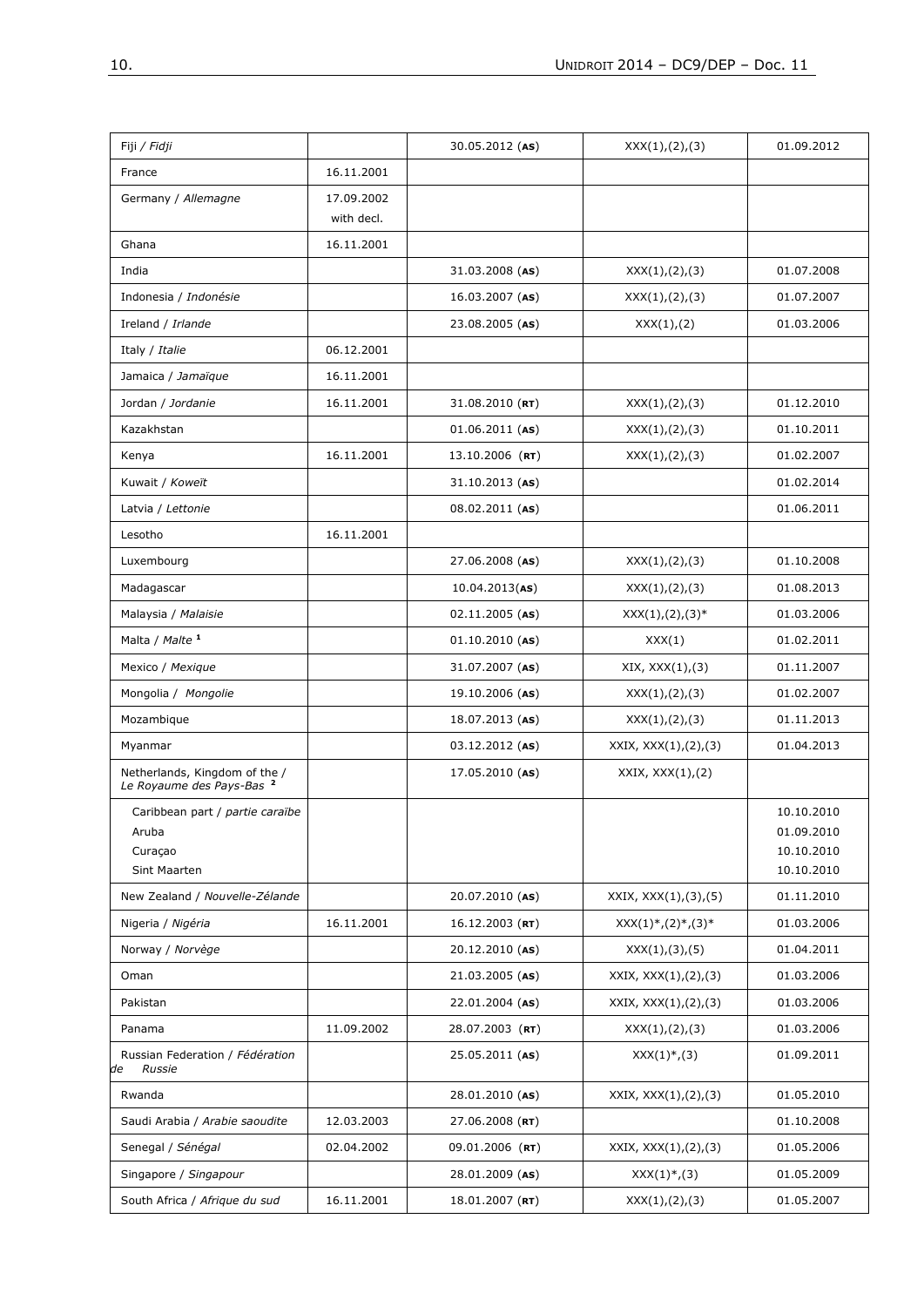| Sudan / Soudan                                                                                                                      | 16.11.2001                  |                                                                                                             |                              |                                                     |
|-------------------------------------------------------------------------------------------------------------------------------------|-----------------------------|-------------------------------------------------------------------------------------------------------------|------------------------------|-----------------------------------------------------|
| Switzerland / Suisse                                                                                                                | 16.11.2001<br>ad referendum |                                                                                                             |                              |                                                     |
| Tajikistan / Tadjikistan                                                                                                            |                             | $31.05.2011$ (AS)                                                                                           | XXX(1),(3)                   | 01.09.2011                                          |
| Togo                                                                                                                                |                             | $01.12.2011$ (AS)                                                                                           | XXX(1), (2), (3)             | 01.04.2012                                          |
| Tonga                                                                                                                               | 16.11.2001                  |                                                                                                             |                              |                                                     |
| Turkey / Turquie                                                                                                                    | 16.11.2001                  | $23.08.2011$ (RT)                                                                                           | XXX(1), (2), (3)             | 01.12.2011                                          |
| Ukraine                                                                                                                             | 03.03.2004                  | $31.07.2012$ (RT)                                                                                           | XIX, XXX(1), (3)             | 01.11.2012                                          |
| United Arab Emirates / Émirats<br>arabes unis                                                                                       |                             | 29.04.2008 (AS)                                                                                             | XIX, XXXIX, XXX(1), (2), (3) | 01.08.2008                                          |
| United Kingdom / Royaume-Uni                                                                                                        | 16.11.2001<br>with decl.    |                                                                                                             |                              |                                                     |
| United Republic of Tanzania /<br>République-Unie de Tanzanie                                                                        | 16.11.2001                  | $30.01.2009$ (RT)                                                                                           | $XXX(1)^*, (2)^*, (3)^*$     | 01.05.2009                                          |
| United States of America /<br>Etats-Unis d'Amérique                                                                                 | 09.05.2003                  | $28.10.2004$ (RT)                                                                                           | XIX, XXX(1)                  | 01.03.2006                                          |
|                                                                                                                                     |                             |                                                                                                             |                              |                                                     |
| <b>REGIONAL ECONOMIC INTEGRATION</b><br><b>ORGANISATIONS /</b><br><b>ORGANISATIONS D'INTEGRATION</b><br><b>ECONOMIQUE REGIONALE</b> | <b>SIGNATURE</b>            | <b>RATIFICATION (RT)</b><br>ACCEPT. (AC)<br>APPROVAL / APPROBATION (AP)<br><b>ACCESSION / ADHESION (AS)</b> | <b>DECLARATIONS</b>          | <b>ENTRY INTO FORCE</b><br><b>ENTREE EN VIGUEUR</b> |
| European Union / Union<br>européenne <sup>3</sup>                                                                                   |                             | 28.04.2009 (AS)                                                                                             | $XXVII(2)$ , $XXX(5)$        | 01.08.2009                                          |

1 This State has provided UNIDROIT with information about its laws and policies in relation to the Aircraft Protocol / *Cet Etat a fourni à UNIDROIT des informations concernant la situation au regard de la législation et des politiques applicables aux matières couvertes par le Protocole aéronautique*. See / voir

<http://www.unidroit.org/nationalinfo-2001capetown-aircraft>

<sup>2</sup> The Kingdom of the Netherlands deposited its instrument of accession to the Aircraft Protocol on 20 July 2010 for the Netherlands Antilles (Caraçao, Sint Maarten, Bonaire, Sint Eustatius and Saba) and Aruba (entry into force on 1 September 2010). As from 10 October 2010, following a modification of the internal constitutional relations within the Kingdom of the Netherlands, the reference to the "Netherlands Antilles" is to be replaced by "Curaçao, Sint Maarten and the Caribbean part of the Netherlands (the islands of Bonaire, Saba and Sint Eustatius)" / *Le Royaume des Pays-Bas a déposé son instrument d'adhésion au Protocole aéronautique le 20 juillet 2010 pour les Antilles néerlandaises et Aruba (entrée en vigueur le 1er septembre 2010). A compter du 10 octobre 2010, suite à une réforme des relations constitutionnelles au sein du Royaume des Pays-Bas, la référence aux "Antilles néerlandaises" doit être remplacée par "Curaçao, Sint Maarten et la partie caraïbe des Pays-Bas (les îles de Bonaire, Saba et Sint Eustatius)".*

<sup>3</sup> Regional Economic Integration Organisation / *Organisation régionale d'intégration économique*: Protocol / *Protocole* Article XXVII

\* Affected by withdrawal and/or subsequent declaration. / *Fait l'objet d'un retrait et/ou d'une déclaration subséquente*